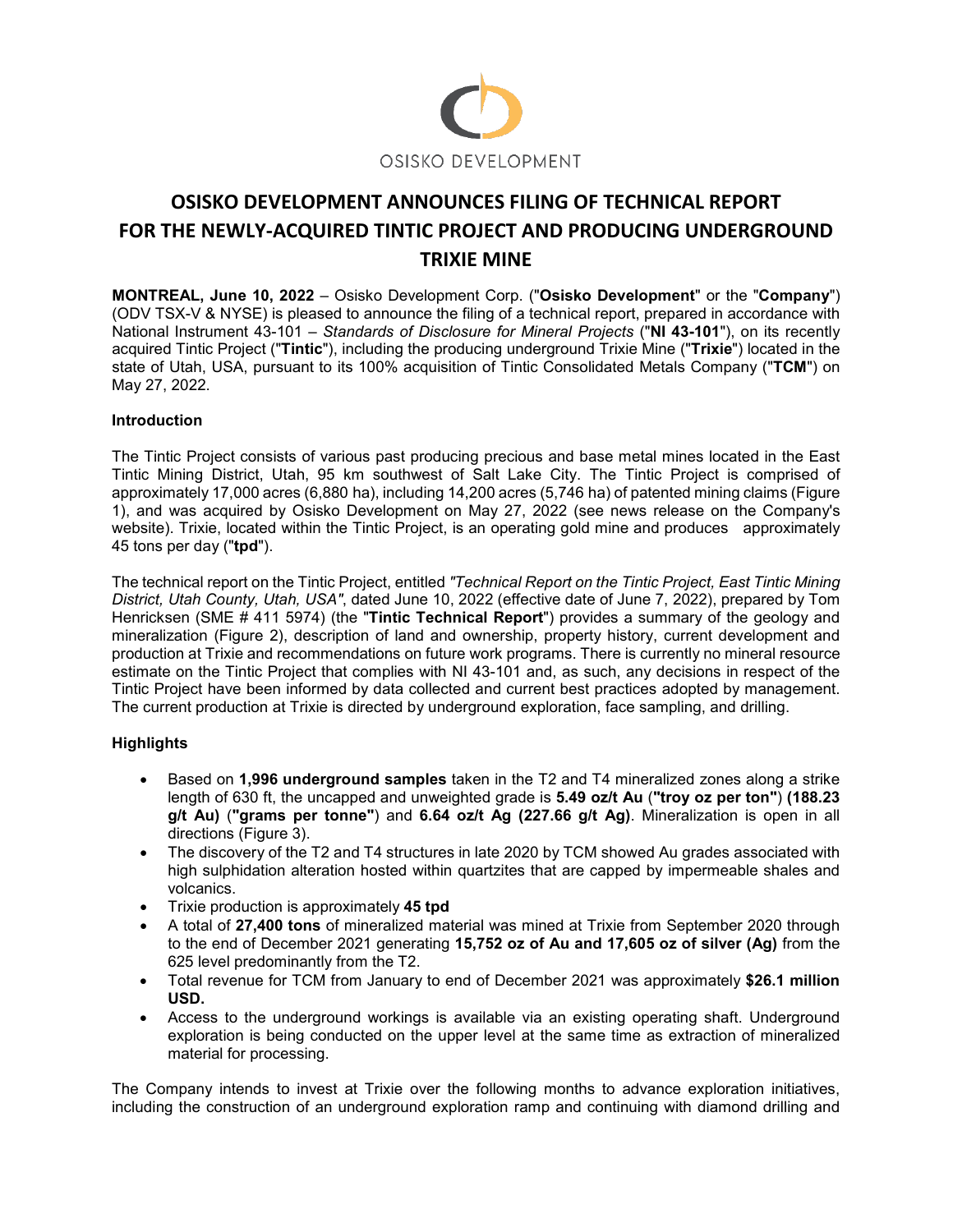sampling, to inform the preparation of a technical report for an initial mineral resource estimate in accordance with NI 43-101, which is anticipated for release by the end of Q4, 2022.

Sean Roosen, CEO of Osisko Development commented, "The Tintic acquisition is an exciting acquisition for our shareholders as it provides the Company with immediate production and a clear opportunity for exploration. We believe that we have the potential to define the resource estimate and provide a basis for future production at a low capital cost. We are excited about the quality of exploration targets at Trixie, and the areas beyond Trixie within the large wholly owned district."



**Figure 1: Project Location Map**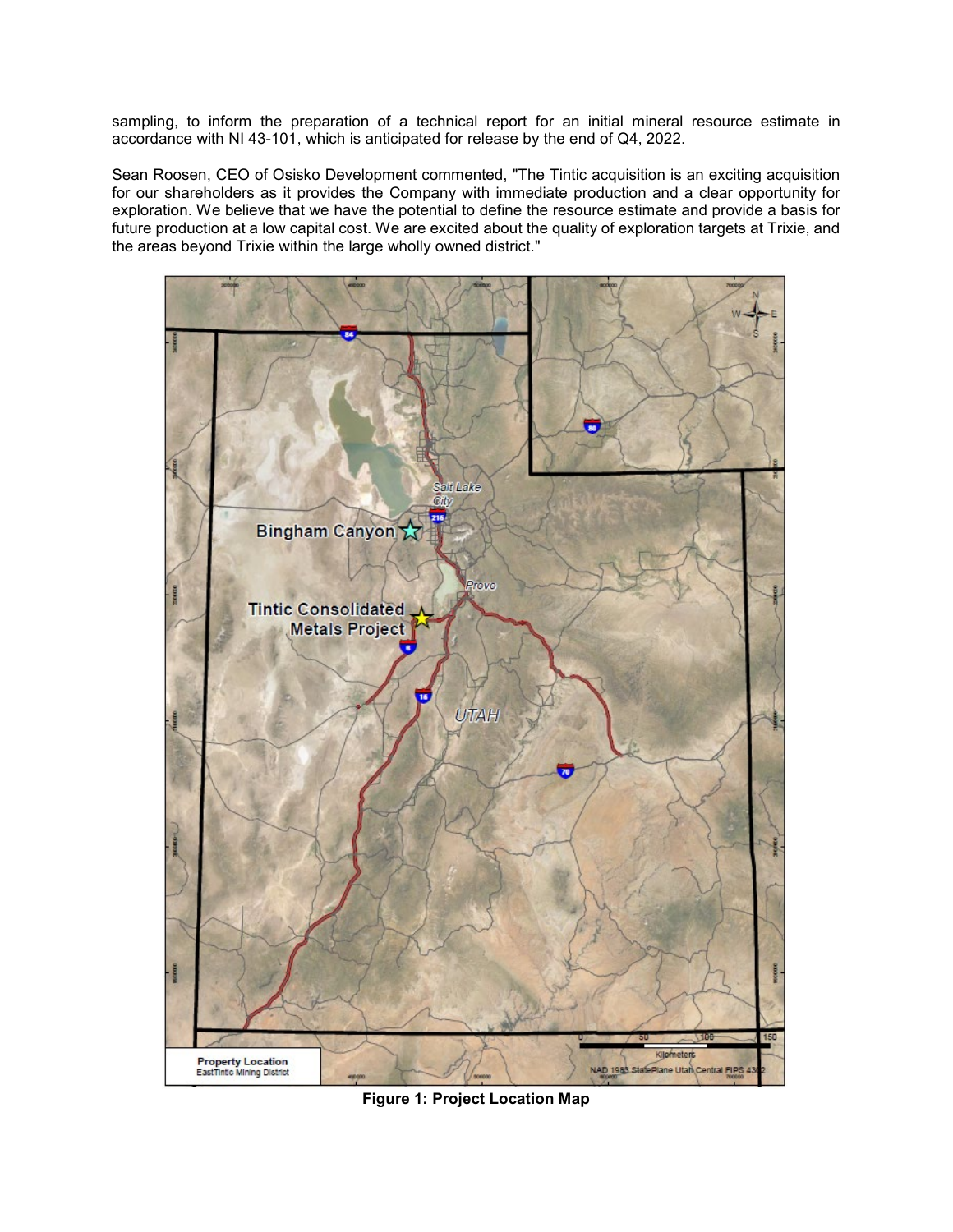

**Figure 2: Mineralization Styles at Tintic**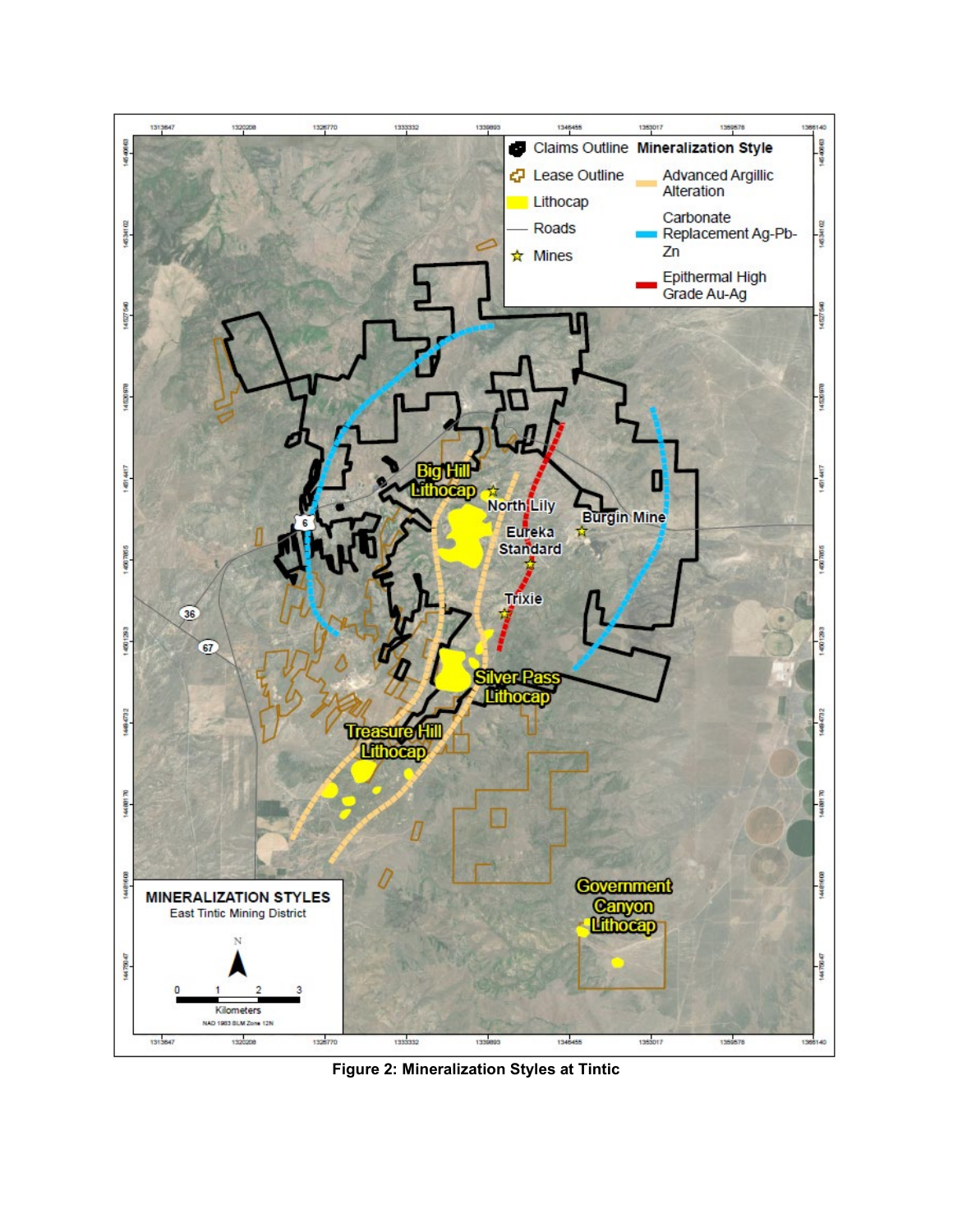

**Figure 3: Long Section of the Trixie Mine**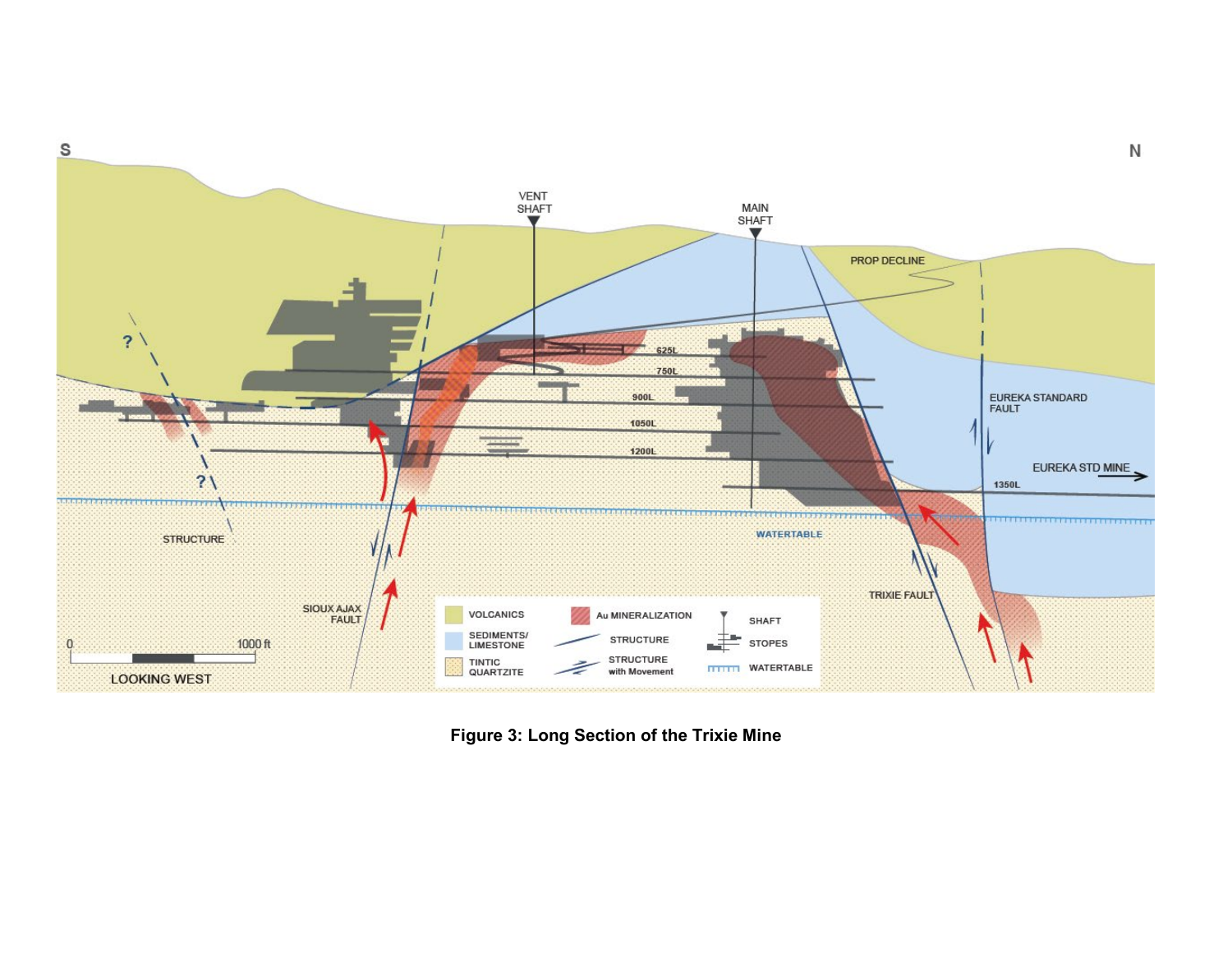### **Qualified Persons / Technical Information**

Tom Henricksen, (SME # 411 5974), a "qualified person" within the meaning of NI 43-101 and "independent" of Osisko Development for purposes of Section 1.5 of NI 43-101, has reviewed and approved the scientific and technical information in this news release.

For further information on Trixie, please see the Tintic Technical Report, a copy of which is available on SEDAR [\(www.sedar.com\)](http://www.sedar.com/) and on the U.S. Securities and Exchange Commission's ("**SEC**") EDGAR website [\(www.sec.gov\)](http://www.sec.gov/), in each case under Osisko Development's issuer profile, and on the Company's corporate website.

The Company cautions that the decision to commence production at Trixie in the form of small scale underground mining and batch vat leaching without the benefit of a feasibility study, or reported mineral resources or mineral reserves, demonstrating economic and technical viability, and, as a result there may be increased uncertainty of achieving any particular level of recovery of material or the cost of such recovery. The Company cautions that historically, such projects have a much higher risk of economic and technical failure. There is no guarantee that production will continue as anticipated or at all or that anticipated production costs will be achieved. The failure to continue production may have a material adverse impact on the Company's ability to generate revenue and cash flow to fund operations. Failure to achieve the anticipated production costs may have a material adverse impact on the Company's cash flow and potential profitability. The Company cautions that historically, such projects have a much higher economic or technical risks. In continuing current operations at Trixie after closing, the Company will not be basing its decision to continue such operations on a feasibility study, or reported mineral resources or mineral reserves demonstrating economic and technical viability. The Company cautions that mining at Trixie could be suspended at any time.

The Company is subject to the reporting requirements of the applicable Canadian securities laws, and as a result reports information regarding mineral properties, mineralization and estimates of mineral reserves and mineral resources, including the information in the Tintic Technical Report and this news release, in accordance with Canadian reporting requirements, which are governed by NI 43-101. As such, such information concerning mineral properties, mineralization and estimates of mineral reserves and mineral resources, including the information in the Tintic Technical Report and this news release, is not comparable to similar information made public by U.S. companies subject to the reporting and disclosure requirements of the SEC.

#### **About Osisko Development Corp.**

Osisko Development Corp. is uniquely positioned as a premier gold development company in North America to advance the Cariboo Gold Project and other Canadian, U.S.A. and Mexican properties, with the objective of becoming the next mid-tier gold producer. The Cariboo Gold Project, located in central British Columbia, Canada, is Osisko Development's flagship asset. The considerable exploration potential at depth and along strike distinguishes the Cariboo Gold Project relative to other development assets. Osisko Development's project pipeline is complemented by its interest in the San Antonio gold project, located in Sonora, Mexico and the Trixie gold test mine, located in Utah, U.S.A.

**For further information, please contact Osisko Development Corp.:** 

Jean Francois Lemonde VP, Investor Relations [jflemonde@osiskodev.com](mailto:jflemonde@osiskodev.com)  Tel: 514-299-4926